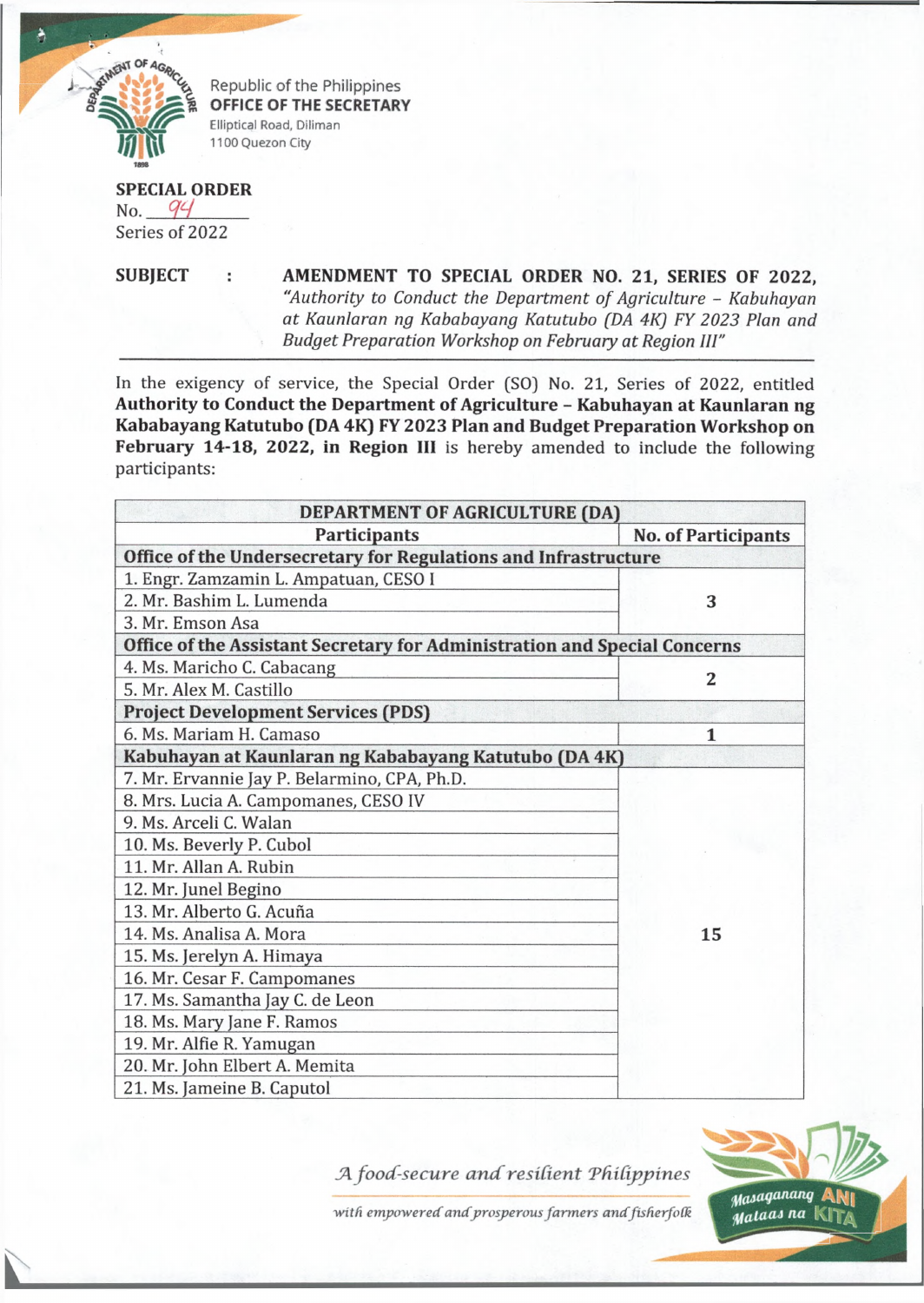|                                              | Mindanao Inclusive Agriculture Development Project (MIADP) |  |
|----------------------------------------------|------------------------------------------------------------|--|
| 22. Mr. Adonis Suarez                        |                                                            |  |
| 23. Mr. David de Joya                        |                                                            |  |
| 24. Mr. Norodin Malugayak                    |                                                            |  |
| 25. Mr. Gilbert Baltazar                     |                                                            |  |
| 26. Mr. Charley Urquiza                      | 8                                                          |  |
| 27. Mr. Joseph Ali Dela Torre                |                                                            |  |
| 28. Mr. Decoroso Padilla                     |                                                            |  |
| 29. Mr. Emmanuel Miraflores                  |                                                            |  |
| <b>DA RFO CAR</b>                            |                                                            |  |
| 30. Mr. Charles Picpican                     |                                                            |  |
| 31. Ms. Joyce Anaydos                        | $\overline{2}$                                             |  |
| <b>DA RFO I</b>                              |                                                            |  |
| 32. Ms. Abigail W. Bayaua                    |                                                            |  |
| 33. Ms. Lu Jane B. Inso                      | $\overline{2}$                                             |  |
| <b>DA RFO II</b>                             |                                                            |  |
| 34. Mr. Paul Vincent G. Balao                |                                                            |  |
| 35. Ms. Alma Faypon                          | 3                                                          |  |
| 36. Mr. Jefferson Roseller Edward A. Bulaqui |                                                            |  |
| <b>DA RFO III</b>                            |                                                            |  |
| 37. Mr. Memito A. Luyun III                  |                                                            |  |
| 38. Ms. Amelita Londonio                     | 3                                                          |  |
| 39. Ms. Renalyn Culala                       |                                                            |  |
| <b>DA RFO IV-A</b>                           |                                                            |  |
| 40. Mr. Antonio I. Zara                      |                                                            |  |
| 41. Ms. April Gito                           | 3                                                          |  |
| 42. Ms. Karren E. Baldano                    |                                                            |  |
| <b>DA RFO IV-B</b>                           |                                                            |  |
| 43. Mr. Nex D. Basi                          |                                                            |  |
| 44. Ms. Edelma Edelyn Laguerta               | $\overline{2}$                                             |  |
| <b>DA RFO V</b>                              |                                                            |  |
| 45. Dr. Mary Grace DP. Rodriguez             |                                                            |  |
| 46. Engr. Danicris P. Orcio                  |                                                            |  |
| 47. Ms. Marion S. Noceda                     | 4                                                          |  |
| 48. Mr. Victor Montañez                      |                                                            |  |
| <b>DA RFO VI</b>                             |                                                            |  |
| 49. Ms. Carmelita Fantilanan                 |                                                            |  |
| 50. Ms. Janene Anne Belarmino                | 3                                                          |  |
| 51. Ms. Arriane Fabela                       |                                                            |  |
| <b>DA RFO VII</b>                            |                                                            |  |
| 52. Ms. Soledad Bensi                        | $\overline{\mathbf{c}}$                                    |  |
| 53. Ms. Rachel Anne Natibo-oc                |                                                            |  |
| <b>DA RFO IX</b>                             |                                                            |  |
| 54. Ms. Juvy Guatno                          |                                                            |  |
| 55. Mr. Peter Jan Nataa                      | 3                                                          |  |
| 56. Mr. Angelito Tacan                       |                                                            |  |

 $\checkmark$ *\**

 $\frac{T}{T}$ 

 $A$  food-secure and resilient Philippines

with empowered and prosperous farmers and fisherfolk

*tfcaagaMriQ* **Afy|** *na* KITa